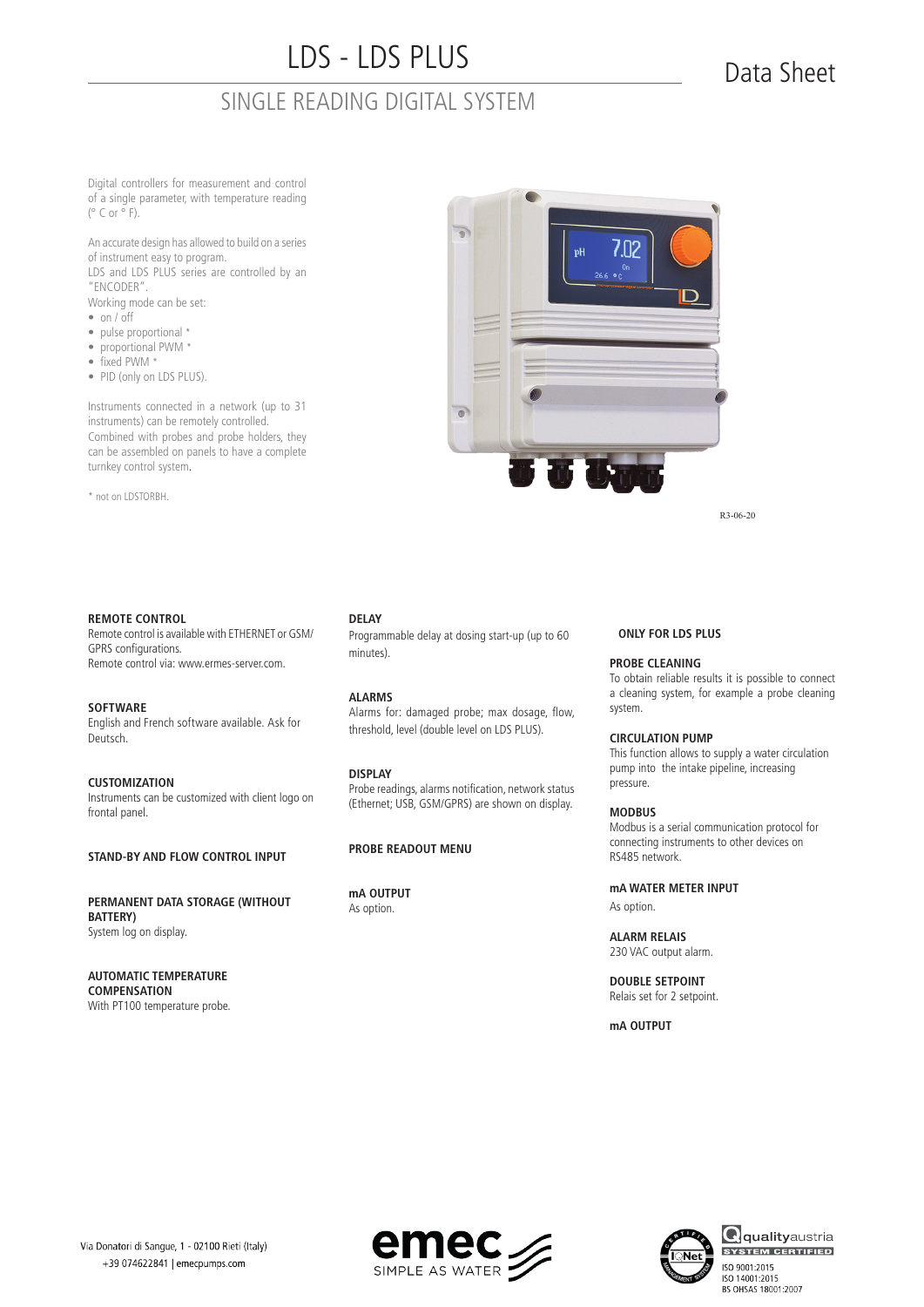# LDS - LDS PLUS

## SINGLE READING DIGITAL SYSTEM

### **MODELS**

| <b>STANDARD</b>  | <b>PLUS</b>           | <b>PARAMETER</b>                               |
|------------------|-----------------------|------------------------------------------------|
| <b>LDSPH</b>     | <b>LDSPH PLUS</b>     | pH                                             |
| <b>LDSRH</b>     | <b>LDSRH PLUS</b>     | ORP                                            |
| <b>LDSCL</b>     | <b>LDSCL PLUS</b>     | Chlorine (chlorine measure based on the probe) |
| <b>LDSCD</b>     | <b>LDSCD PLUS</b>     | Conductivity                                   |
| <b>LDSCDIND</b>  | <b>LDSCDIND PLUS</b>  | Inductive conductivity (ECDINDPT probe)        |
| <b>LDSTORBH</b>  | <b>LDSTORBH PLUS</b>  | Turbidity (ETORBH probe)                       |
| <b>LDSETORB2</b> | <b>LDSETORB2 PLUS</b> | Turbidity (ETORB2 probe)                       |
| <b>LDSDO</b>     | <b>LDSDO PLUS</b>     | Dissolved Oxygen (EOLUM probe)                 |
| <b>LDSTRC</b>    | <b>LDSTRC PLUS</b>    | Tracers (ETRC probe)                           |

#### **DIMENSIONS** mm mm and the contract of the contract of the contract of the contract of the contract of the contract of the contract of the contract of the contract of the contract of the contract of the contract of the contract of the con







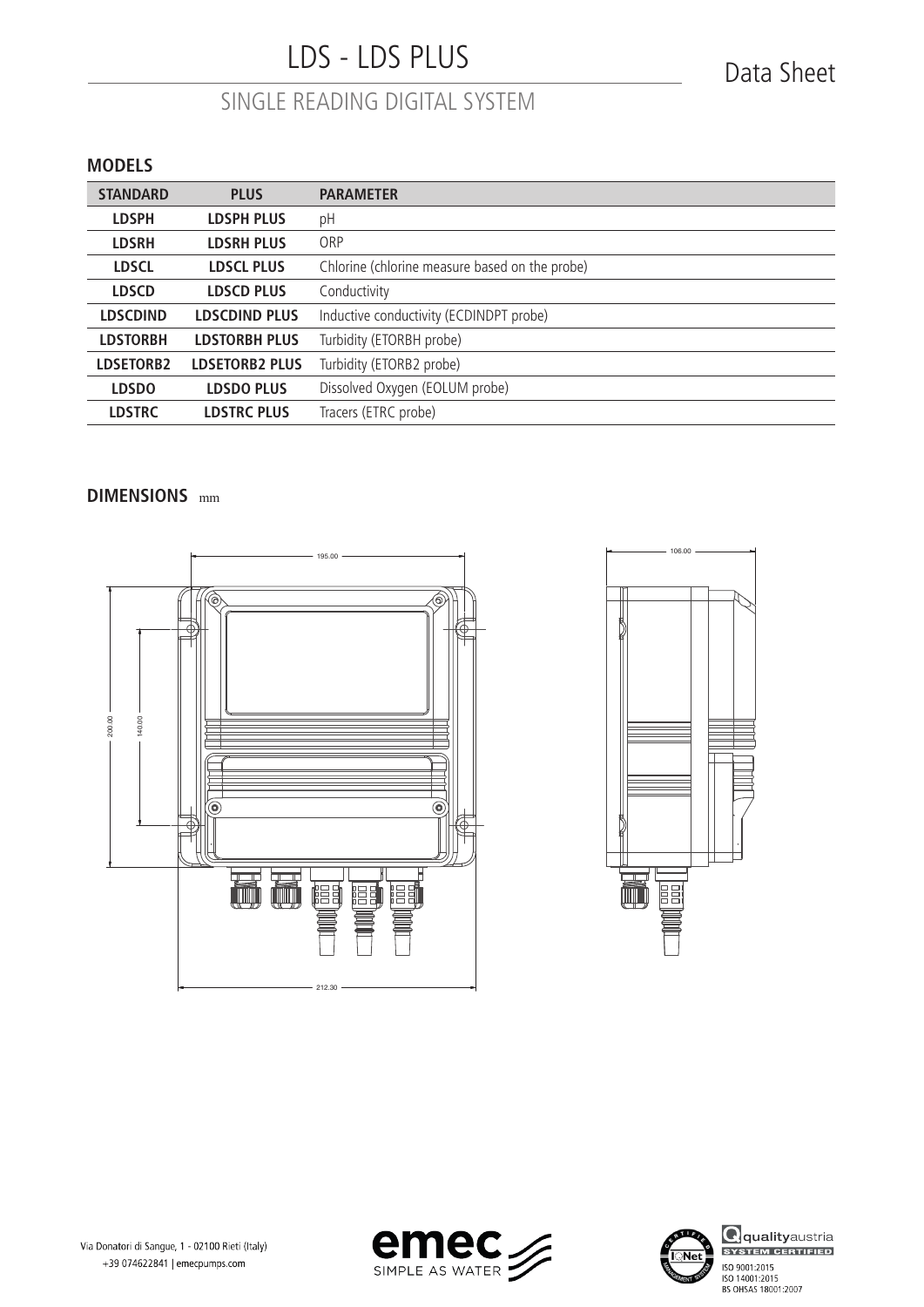### **LDSPH - LDSPH PLUS**

|                                    | <b>LDSPH</b>                                                                                                                                                                                                                    | <b>LDSPH PLUS</b>                                                                                                                                                                                                                                                                            |  |
|------------------------------------|---------------------------------------------------------------------------------------------------------------------------------------------------------------------------------------------------------------------------------|----------------------------------------------------------------------------------------------------------------------------------------------------------------------------------------------------------------------------------------------------------------------------------------------|--|
| MEASURING PARAMETER                | pH                                                                                                                                                                                                                              |                                                                                                                                                                                                                                                                                              |  |
| RANGE                              | 0-14 pH; resolution: 0,01                                                                                                                                                                                                       |                                                                                                                                                                                                                                                                                              |  |
| <b>TEMPERATURE</b><br>COMPENSATION | PT100                                                                                                                                                                                                                           |                                                                                                                                                                                                                                                                                              |  |
| CONTROL                            | $\overline{I}$                                                                                                                                                                                                                  | PID                                                                                                                                                                                                                                                                                          |  |
| <b>INPUT SIGNAL</b>                |                                                                                                                                                                                                                                 | PCB                                                                                                                                                                                                                                                                                          |  |
| POWER SUPPLY                       |                                                                                                                                                                                                                                 | 240VAC 50/60Hz; 12 or 24VDC (specify on order)                                                                                                                                                                                                                                               |  |
| <b>AVERAGE CONSUMPTION</b>         |                                                                                                                                                                                                                                 | 25 W                                                                                                                                                                                                                                                                                         |  |
| ON/OFF OUTPUT                      |                                                                                                                                                                                                                                 | 2 relays; 5A @ 230 VAC (fuse protected)                                                                                                                                                                                                                                                      |  |
| <b>ALARM OUTPUT</b>                |                                                                                                                                                                                                                                 | (same as power supply) alarm output                                                                                                                                                                                                                                                          |  |
| <b>INPUT</b>                       | Stand-by<br>Flow<br>pH level<br>pH probe<br>Temperature probe                                                                                                                                                                   | Stand-by<br>Flow<br>pH level<br>pH probe<br>Temperature probe<br>Water meter<br>mA water meter <sup>1</sup>                                                                                                                                                                                  |  |
| <b>OUTPUT</b>                      | 1 relay output (pH)<br>1 Opto coupled output (pH)<br>2 mA output (pH & Temperature) <sup>1</sup><br>Alarm output (relay)                                                                                                        | 2 relay output (pH)<br>2 Opto coupled output (pH)<br>1 relay output for probe cleaning<br>1 relay output for circulating pump<br>3 mA output (pH & Temperature, PID)<br>Alarm output (relay)                                                                                                 |  |
| <b>ENVIRONMENT TEMPERATURE</b>     | $-10^{\circ}$ C  50°C (14°F  122°F)                                                                                                                                                                                             |                                                                                                                                                                                                                                                                                              |  |
| <b>PROTECTION</b>                  | IP65 - % working RH: 85% with ≤40 °C; 70% at 50 °C (non condensing)                                                                                                                                                             |                                                                                                                                                                                                                                                                                              |  |
| POLLUTION LEVEL                    | $\overline{2}$                                                                                                                                                                                                                  |                                                                                                                                                                                                                                                                                              |  |
| <b>ENCLOSURE</b>                   | ABS                                                                                                                                                                                                                             |                                                                                                                                                                                                                                                                                              |  |
| <b>TEST/CERTIFICATION</b>          | <b>CE</b>                                                                                                                                                                                                                       |                                                                                                                                                                                                                                                                                              |  |
| <b>DIMENSIONS</b>                  | refer to the drawing                                                                                                                                                                                                            |                                                                                                                                                                                                                                                                                              |  |
| WEIGHT                             | 1,45 kg (3.1967 lb)                                                                                                                                                                                                             |                                                                                                                                                                                                                                                                                              |  |
| INSTALLATION                       | vertical wall (4 fixing holes)                                                                                                                                                                                                  |                                                                                                                                                                                                                                                                                              |  |
| OPTIONS <sup>1</sup>               | mA output<br>$\bullet$<br>12 or 24VDC power supply<br>$\bullet$<br>ADVANCED USB configuration <sup>2</sup><br>$\bullet$<br>ETHERNET configuration <sup>2</sup><br>$\bullet$<br>GSM/GPRS configuration <sup>2</sup><br>$\bullet$ | $\bullet$<br>mA water meter input<br>12 or 24VDC power supply<br>$\bullet$<br>ADVANCED USB configuration <sup>2</sup><br>$\bullet$<br>ETHERNET configuration <sup>2</sup><br>$\bullet$<br>GSM/GPRS configuration <sup>2</sup><br>$\bullet$<br>Modbus configuration <sup>2</sup><br>$\bullet$ |  |

1 On request



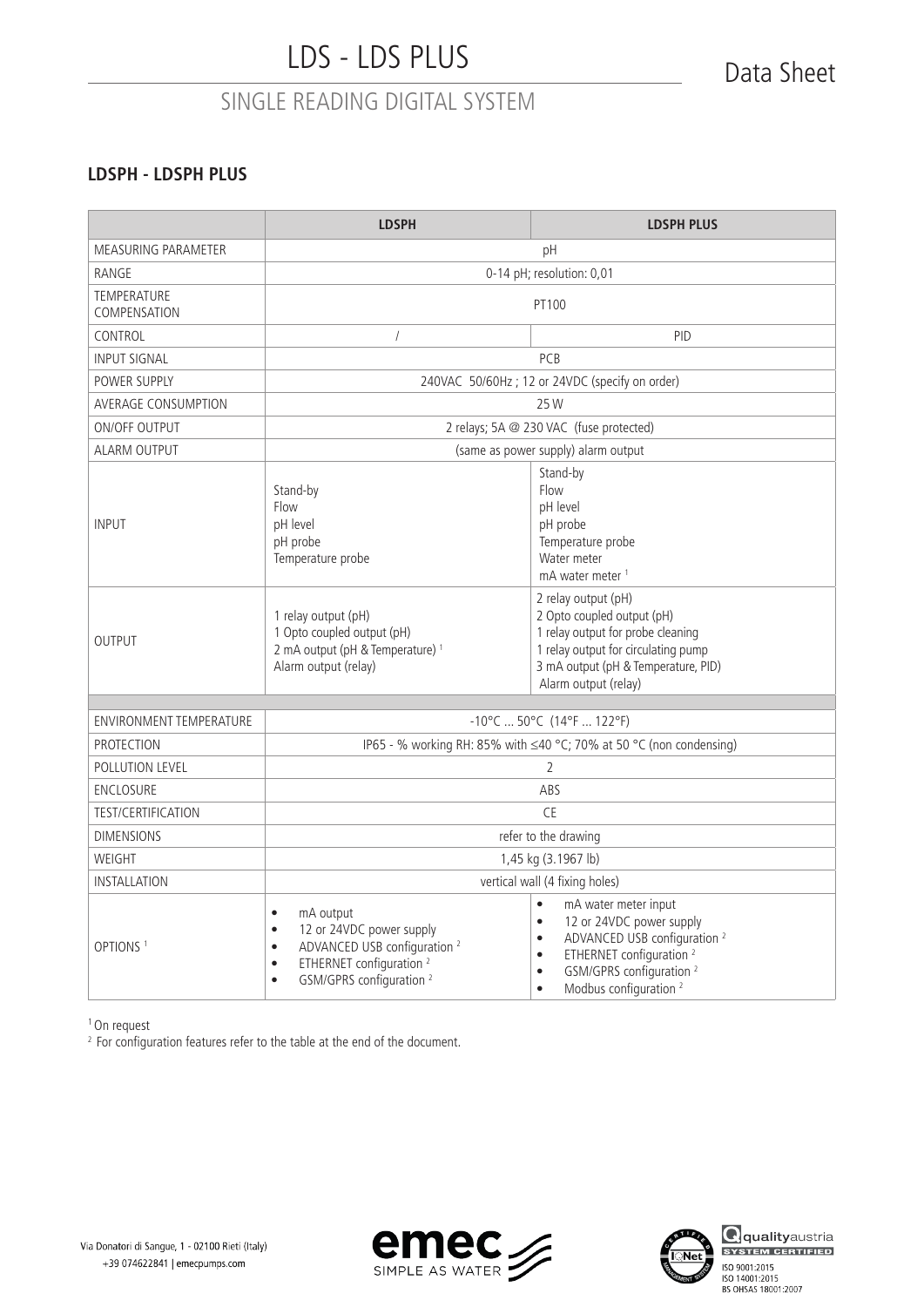### **LDSRH - LDSRH PLUS**

|                                    | <b>LDSRH</b>                                                                                                                                                                                                                    | <b>LDSRH PLUS</b>                                                                                                                                                                                                                                                                            |  |
|------------------------------------|---------------------------------------------------------------------------------------------------------------------------------------------------------------------------------------------------------------------------------|----------------------------------------------------------------------------------------------------------------------------------------------------------------------------------------------------------------------------------------------------------------------------------------------|--|
| <b>MEASURING PARAMETER</b>         | ORP                                                                                                                                                                                                                             |                                                                                                                                                                                                                                                                                              |  |
| RANGE                              | 0-1000 mV; resolution: 0,1                                                                                                                                                                                                      |                                                                                                                                                                                                                                                                                              |  |
| <b>TEMPERATURE</b><br>COMPENSATION | $\sqrt{2}$                                                                                                                                                                                                                      |                                                                                                                                                                                                                                                                                              |  |
| CONTROL                            | $\overline{1}$                                                                                                                                                                                                                  | PID                                                                                                                                                                                                                                                                                          |  |
| <b>INPUT SIGNAL</b>                |                                                                                                                                                                                                                                 | PCB                                                                                                                                                                                                                                                                                          |  |
| POWER SUPPLY                       | 240VAC 50/60Hz; 12 or 24VDC (specify on order)                                                                                                                                                                                  |                                                                                                                                                                                                                                                                                              |  |
| AVERAGE CONSUMPTION                |                                                                                                                                                                                                                                 | 25 W                                                                                                                                                                                                                                                                                         |  |
| ON/OFF OUTPUT                      |                                                                                                                                                                                                                                 | 2 relays; 5A @ 230 VAC (fuse protected)                                                                                                                                                                                                                                                      |  |
| ALARM OUTPUT                       |                                                                                                                                                                                                                                 | (same as power supply) alarm output                                                                                                                                                                                                                                                          |  |
| <b>INPUT</b>                       | Stand-by<br>Flow<br>ORP level<br>ORP probe<br>Temperature probe                                                                                                                                                                 | Stand-by<br>Flow<br>ORP level<br>ORP probe<br>Temperature probe<br>Water meter<br>mA water meter <sup>1</sup>                                                                                                                                                                                |  |
| <b>OUTPUT</b>                      | 1 relay output (ORP)<br>1 Opto coupled output (ORP)<br>2 mA output (mV & Temperature) <sup>1</sup><br>Alarm output (relay)                                                                                                      | 2 relay output (mV)<br>2 opto coupled output (mV)<br>1 relay output for probe cleaning<br>1 relay output for circulating pump<br>3 mA output (mV & Temperature, PID)<br>Alarm output (relay)                                                                                                 |  |
| <b>ENVIRONMENT TEMPERATURE</b>     | $-10^{\circ}$ C  50°C (14°F  122°F)                                                                                                                                                                                             |                                                                                                                                                                                                                                                                                              |  |
| <b>PROTECTION</b>                  | IP65 - % working RH: 85% with ≤40 °C; 70% at 50 °C (non condensing)                                                                                                                                                             |                                                                                                                                                                                                                                                                                              |  |
| POLLUTION LEVEL                    | $\overline{2}$                                                                                                                                                                                                                  |                                                                                                                                                                                                                                                                                              |  |
| <b>ENCLOSURE</b>                   | ABS                                                                                                                                                                                                                             |                                                                                                                                                                                                                                                                                              |  |
| <b>TEST/CERTIFICATION</b>          | <b>CE</b>                                                                                                                                                                                                                       |                                                                                                                                                                                                                                                                                              |  |
| <b>DIMENSIONS</b>                  | refer to the drawing                                                                                                                                                                                                            |                                                                                                                                                                                                                                                                                              |  |
| WEIGHT                             | 1,45 kg (3.1967 lb)                                                                                                                                                                                                             |                                                                                                                                                                                                                                                                                              |  |
| <b>INSTALLATION</b>                | vertical wall (4 fixing holes)                                                                                                                                                                                                  |                                                                                                                                                                                                                                                                                              |  |
| OPTIONS <sup>1</sup>               | mA output<br>$\bullet$<br>12 or 24VDC power supply<br>$\bullet$<br>ADVANCED USB configuration <sup>2</sup><br>$\bullet$<br>ETHERNET configuration <sup>2</sup><br>$\bullet$<br>GSM/GPRS configuration <sup>2</sup><br>$\bullet$ | $\bullet$<br>mA water meter input<br>12 or 24VDC power supply<br>$\bullet$<br>ADVANCED USB configuration <sup>2</sup><br>$\bullet$<br>ETHERNET configuration <sup>2</sup><br>$\bullet$<br>GSM/GPRS configuration <sup>2</sup><br>$\bullet$<br>Modbus configuration <sup>2</sup><br>$\bullet$ |  |

1 On request



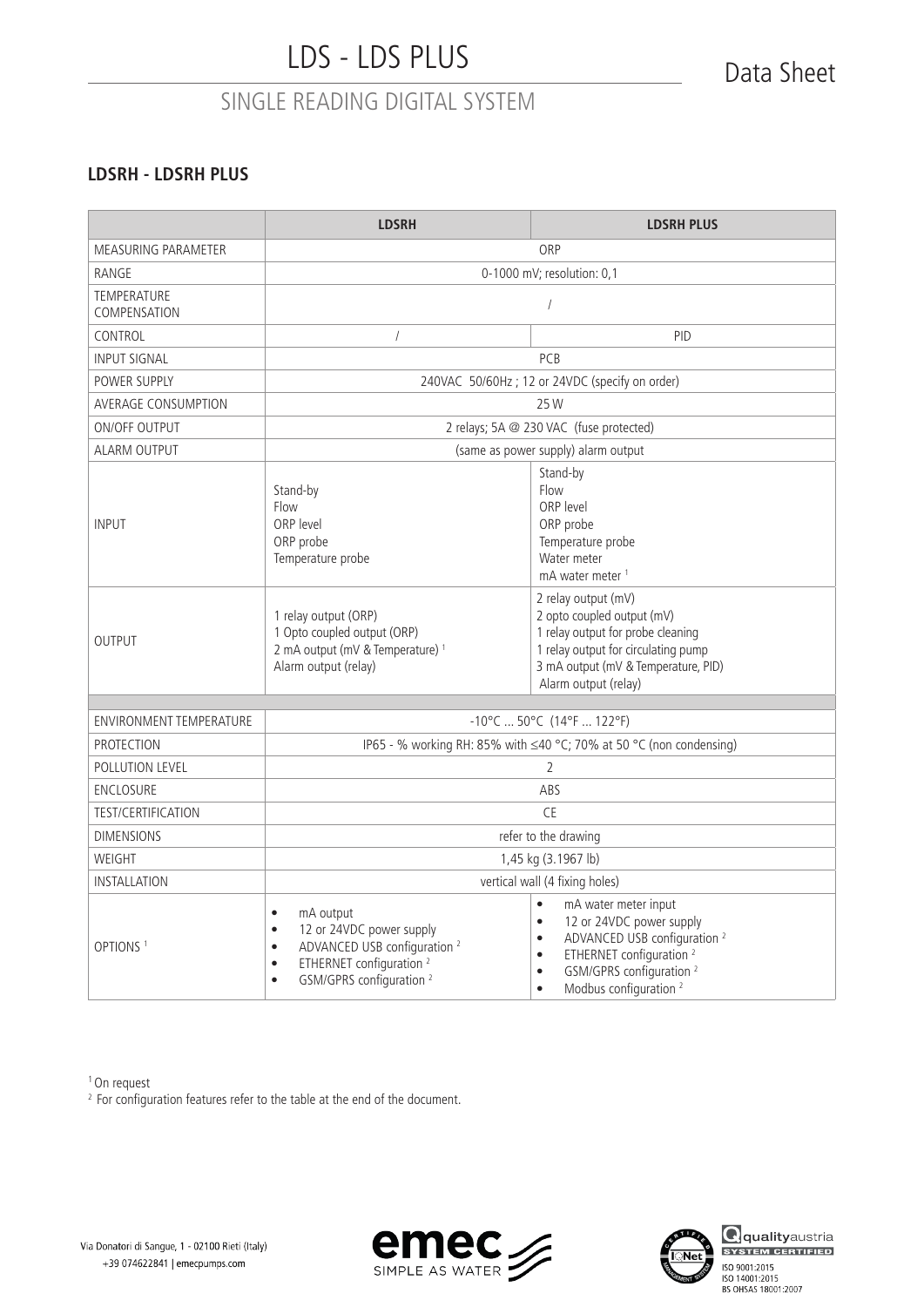### **LDSCL - LDSCL PLUS**

|                                                                | <b>LDSCL</b>                                                                                                                                                                                                                    | <b>LDSCL PLUS</b>                                                                                                                                                                                                                                                                            |  |
|----------------------------------------------------------------|---------------------------------------------------------------------------------------------------------------------------------------------------------------------------------------------------------------------------------|----------------------------------------------------------------------------------------------------------------------------------------------------------------------------------------------------------------------------------------------------------------------------------------------|--|
| MEASURING PARAMETER                                            | Chlorine                                                                                                                                                                                                                        |                                                                                                                                                                                                                                                                                              |  |
| RANGE                                                          | $0 - 10$ mg/l                                                                                                                                                                                                                   |                                                                                                                                                                                                                                                                                              |  |
| <b>TEMPERATURE</b><br>COMPENSATION                             | $\sqrt{\phantom{a}}$                                                                                                                                                                                                            |                                                                                                                                                                                                                                                                                              |  |
| CONTROL                                                        | $\overline{1}$                                                                                                                                                                                                                  | PID                                                                                                                                                                                                                                                                                          |  |
| <b>INPUT SIGNAL</b>                                            |                                                                                                                                                                                                                                 | PCB                                                                                                                                                                                                                                                                                          |  |
| POWER SUPPLY                                                   | 240VAC 50/60Hz ; 12 or 24VDC (specify on order)                                                                                                                                                                                 |                                                                                                                                                                                                                                                                                              |  |
| AVERAGE CONSUMPTION                                            |                                                                                                                                                                                                                                 | 25 W                                                                                                                                                                                                                                                                                         |  |
| ON/OFF OUTPUT                                                  |                                                                                                                                                                                                                                 | 2 relays; 5A @ 230 VAC (fuse protected)                                                                                                                                                                                                                                                      |  |
| <b>ALARM OUTPUT</b>                                            |                                                                                                                                                                                                                                 | (same as power supply) alarm output                                                                                                                                                                                                                                                          |  |
| <b>INPUT</b>                                                   | Stand-by<br>Flow<br>Chlorine level<br>Chlorine probe<br>Temperature probe                                                                                                                                                       | Stand-by<br>Flow<br>Chlorine probe<br>Chlorine level<br>Temperature probe<br>Water meter<br>mA water meter <sup>1</sup>                                                                                                                                                                      |  |
| <b>OUTPUT</b>                                                  | 1 relay output (Cl)<br>1 Opto coupled output (CI)<br>2 mA output (Cl & temperature) <sup>1</sup><br>Alarm output (relay)                                                                                                        | 2 relay output (Cl)<br>2 opto coupled output (Cl)<br>1 relay output for probe cleaning<br>1 relay output for circulating pump<br>3 mA output (Cl & temperature, PID)<br>Alarm output (relay)                                                                                                 |  |
| ENVIRONMENT TEMPERATURE<br>$-10^{\circ}$ C  50°C (14°F  122°F) |                                                                                                                                                                                                                                 |                                                                                                                                                                                                                                                                                              |  |
| <b>PROTECTION</b>                                              | IP65 - % working RH: 85% with ≤40 °C; 70% at 50 °C (non condensing)                                                                                                                                                             |                                                                                                                                                                                                                                                                                              |  |
| POLLUTION LEVEL                                                | 2                                                                                                                                                                                                                               |                                                                                                                                                                                                                                                                                              |  |
| <b>ENCLOSURE</b>                                               | ABS                                                                                                                                                                                                                             |                                                                                                                                                                                                                                                                                              |  |
| <b>TEST/CERTIFICATION</b>                                      | <b>CE</b>                                                                                                                                                                                                                       |                                                                                                                                                                                                                                                                                              |  |
| <b>DIMENSIONS</b>                                              | refer to the drawing                                                                                                                                                                                                            |                                                                                                                                                                                                                                                                                              |  |
| WEIGHT                                                         | 1,45 kg (3.1967 lb)                                                                                                                                                                                                             |                                                                                                                                                                                                                                                                                              |  |
| INSTALLATION                                                   | vertical wall (4 fixing holes)                                                                                                                                                                                                  |                                                                                                                                                                                                                                                                                              |  |
| OPTIONS <sup>1</sup>                                           | mA output<br>$\bullet$<br>12 or 24VDC power supply<br>$\bullet$<br>ADVANCED USB configuration <sup>2</sup><br>$\bullet$<br>ETHERNET configuration <sup>2</sup><br>$\bullet$<br>GSM/GPRS configuration <sup>2</sup><br>$\bullet$ | mA water meter input<br>$\bullet$<br>12 or 24VDC power supply<br>$\bullet$<br>ADVANCED USB configuration <sup>2</sup><br>$\bullet$<br>ETHERNET configuration <sup>2</sup><br>$\bullet$<br>GSM/GPRS configuration <sup>2</sup><br>$\bullet$<br>Modbus configuration <sup>2</sup><br>$\bullet$ |  |

1 On request

<sup>2</sup> For configuration features refer to the table at the end of the document.



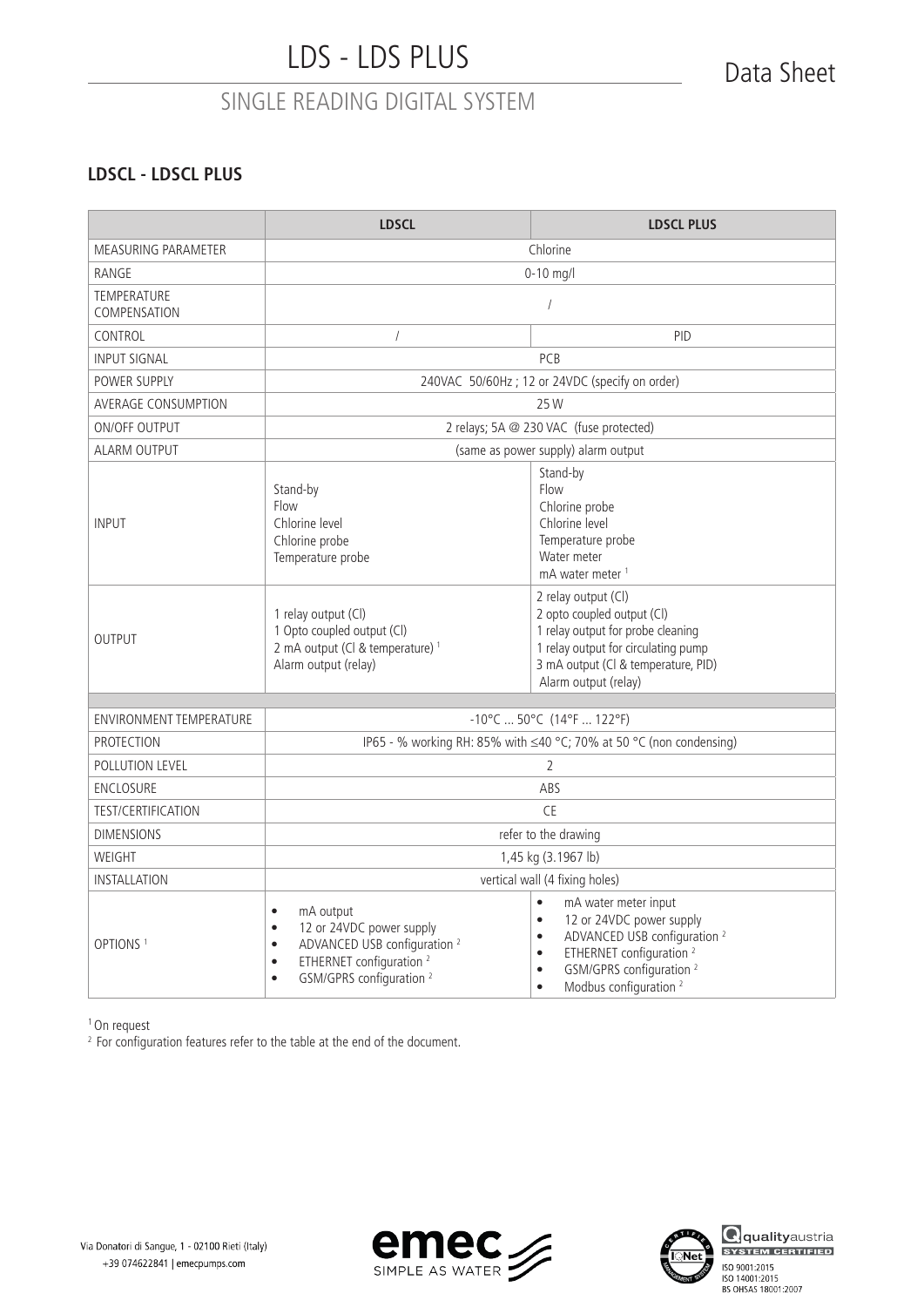### **LDSCD - LDSCD PLUS**

|                                | <b>LDSCD</b><br><b>LDSCD PLUS</b>                                                                                                                                                                                               |                                                                                                                                                                                                                                                                                              |  |  |
|--------------------------------|---------------------------------------------------------------------------------------------------------------------------------------------------------------------------------------------------------------------------------|----------------------------------------------------------------------------------------------------------------------------------------------------------------------------------------------------------------------------------------------------------------------------------------------|--|--|
| <b>MEASURING PARAMETER</b>     | Conductivity with temperature reading (°C or °F)                                                                                                                                                                                |                                                                                                                                                                                                                                                                                              |  |  |
| RANGE                          | $0 - 300,0 \,\mu S$<br>$0 - 3000 \mu S$<br>$0 - 30,00$ mS<br>$0 - 300, 0$ mS                                                                                                                                                    |                                                                                                                                                                                                                                                                                              |  |  |
| TEMPERATURE<br>COMPENSATION    |                                                                                                                                                                                                                                 | PT100                                                                                                                                                                                                                                                                                        |  |  |
| CONTROL                        | $\sqrt{2}$                                                                                                                                                                                                                      | PID                                                                                                                                                                                                                                                                                          |  |  |
| INPUT SIGNAL                   |                                                                                                                                                                                                                                 | PCB                                                                                                                                                                                                                                                                                          |  |  |
| POWER SUPPLY                   |                                                                                                                                                                                                                                 | 240VAC 50/60Hz; 12 or 24VDC (specify on order)                                                                                                                                                                                                                                               |  |  |
| <b>AVERAGE CONSUMPTION</b>     |                                                                                                                                                                                                                                 | 25 W                                                                                                                                                                                                                                                                                         |  |  |
| <b>ON/OFF OUTPUT</b>           |                                                                                                                                                                                                                                 | 2 relays; 5A @ 230 VAC (fuse protected)                                                                                                                                                                                                                                                      |  |  |
| ALARM OUTPUT                   |                                                                                                                                                                                                                                 | (same as power supply) alarm output                                                                                                                                                                                                                                                          |  |  |
| <b>INPUT</b>                   | Stand-by<br>Flow<br>Conductivity probe<br>Temperature probe                                                                                                                                                                     | Stand-by<br>Flow<br>Conductivity probe<br>Temperature probe<br>Water meter<br>mA water meter <sup>1</sup>                                                                                                                                                                                    |  |  |
| <b>OUTPUT</b>                  | 2 relay output (Conductivity and alarm)<br>2 mA output (Conductivity and temperature) <sup>1</sup><br>Alarm output (relay)                                                                                                      | 2 relay output (Conductivity)<br>2 opto coupled output (Conductivity)<br>1 relay output for probe cleaning<br>1 relay output for circulating pump<br>3 mA output (Conductivity and temperature, PID)<br>Alarm output (relay)                                                                 |  |  |
| <b>ENVIRONMENT TEMPERATURE</b> |                                                                                                                                                                                                                                 |                                                                                                                                                                                                                                                                                              |  |  |
| <b>PROTECTION</b>              | $-10^{\circ}$ C  50°C (14°F  122°F)                                                                                                                                                                                             |                                                                                                                                                                                                                                                                                              |  |  |
| POLLUTION LEVEL                | IP65 - % working RH: 85% with ≤40 °C; 70% at 50 °C (non condensing)                                                                                                                                                             |                                                                                                                                                                                                                                                                                              |  |  |
| <b>ENCLOSURE</b>               | $\overline{2}$<br>ABS                                                                                                                                                                                                           |                                                                                                                                                                                                                                                                                              |  |  |
| <b>TEST/CERTIFICATION</b>      | CE                                                                                                                                                                                                                              |                                                                                                                                                                                                                                                                                              |  |  |
| <b>DIMENSIONS</b>              | refer to the drawing                                                                                                                                                                                                            |                                                                                                                                                                                                                                                                                              |  |  |
| WEIGHT                         |                                                                                                                                                                                                                                 |                                                                                                                                                                                                                                                                                              |  |  |
| INSTALLATION                   | 1,45 kg (3.1967 lb)<br>vertical wall (4 fixing holes)                                                                                                                                                                           |                                                                                                                                                                                                                                                                                              |  |  |
| OPTIONS <sup>1</sup>           | mA output<br>$\bullet$<br>12 or 24VDC power supply<br>$\bullet$<br>ADVANCED USB configuration <sup>2</sup><br>$\bullet$<br>ETHERNET configuration <sup>2</sup><br>$\bullet$<br>GSM/GPRS configuration <sup>2</sup><br>$\bullet$ | mA water meter input<br>$\bullet$<br>12 or 24VDC power supply<br>$\bullet$<br>ADVANCED USB configuration <sup>2</sup><br>$\bullet$<br>ETHERNET configuration <sup>2</sup><br>$\bullet$<br>GSM/GPRS configuration <sup>2</sup><br>$\bullet$<br>Modbus configuration <sup>2</sup><br>$\bullet$ |  |  |

1 On request



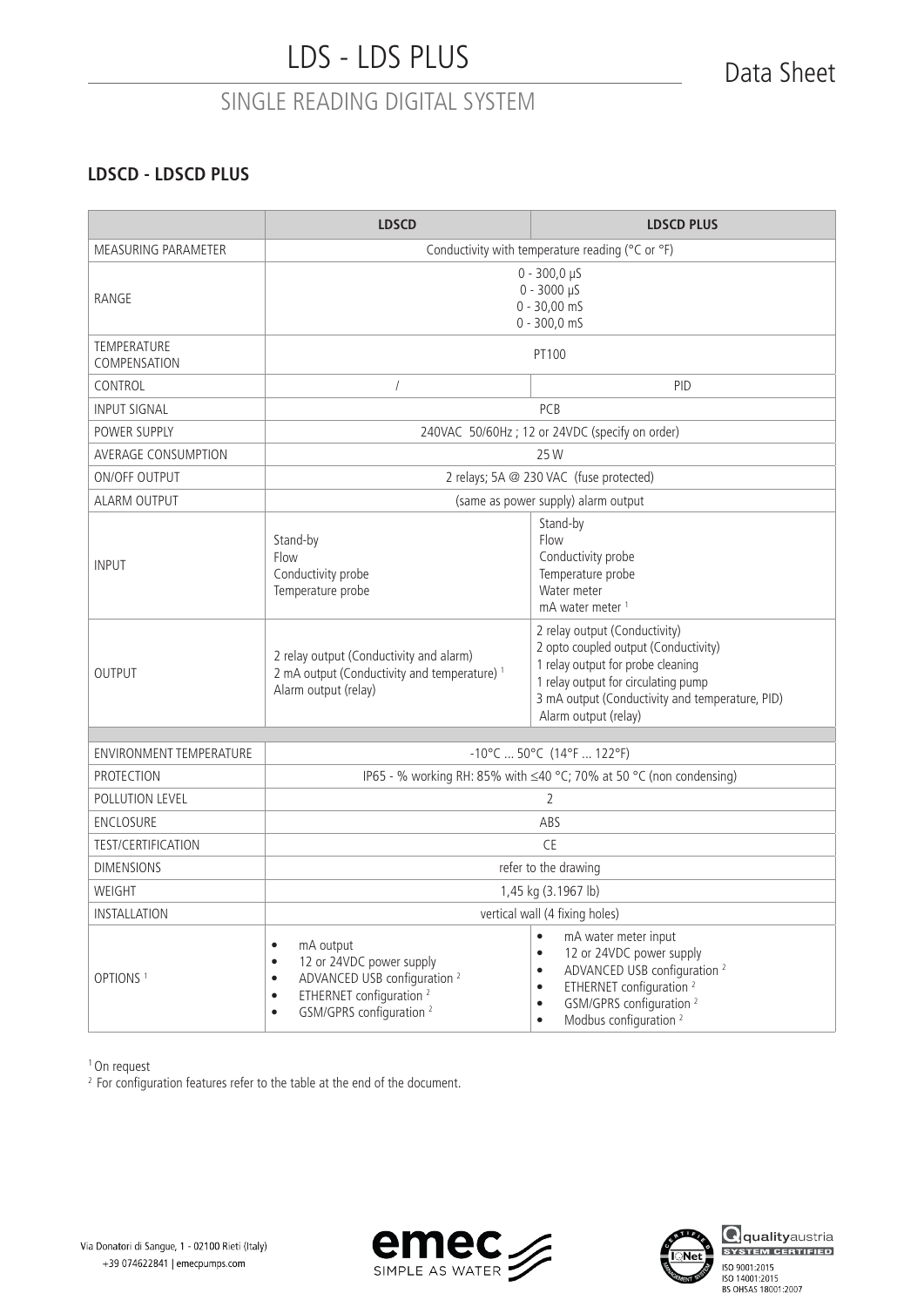### **LDSCD IND - LDSCD IND PLUS**

|                                    | <b>LDSCD IND</b><br><b>LDSCD IND PLUS</b>                                                                                                                                                                                       |                                                                                                                                                                                                                                                                                              |  |
|------------------------------------|---------------------------------------------------------------------------------------------------------------------------------------------------------------------------------------------------------------------------------|----------------------------------------------------------------------------------------------------------------------------------------------------------------------------------------------------------------------------------------------------------------------------------------------|--|
| MEASURING PARAMETER                | Inductive conductivity with temperature reading (°C or °F)                                                                                                                                                                      |                                                                                                                                                                                                                                                                                              |  |
| RANGE                              | $0 - 3000 \,\mu S$<br>$0 - 30,00 \text{ m}$<br>$0 - 300, 0$ mS                                                                                                                                                                  |                                                                                                                                                                                                                                                                                              |  |
| <b>TEMPERATURE</b><br>COMPENSATION | PT100                                                                                                                                                                                                                           |                                                                                                                                                                                                                                                                                              |  |
| CONTROL                            | $\overline{I}$                                                                                                                                                                                                                  | PID                                                                                                                                                                                                                                                                                          |  |
| <b>INPUT SIGNAL</b>                |                                                                                                                                                                                                                                 | <b>PCB</b>                                                                                                                                                                                                                                                                                   |  |
| POWER SUPPLY                       |                                                                                                                                                                                                                                 | 240VAC 50/60Hz; 12 or 24VDC (specify on order)                                                                                                                                                                                                                                               |  |
| AVERAGE CONSUMPTION                |                                                                                                                                                                                                                                 | 25 W                                                                                                                                                                                                                                                                                         |  |
| <b>ON/OFF OUTPUT</b>               |                                                                                                                                                                                                                                 | 2 relays; 5A @ 230 VAC (fuse protected)                                                                                                                                                                                                                                                      |  |
| <b>ALARM OUTPUT</b>                |                                                                                                                                                                                                                                 | (same as power supply) alarm output                                                                                                                                                                                                                                                          |  |
| <b>INPUT</b>                       | Stand-by<br>Flow<br>Sonda conducibilità<br>Temperature probe                                                                                                                                                                    | Stand-by<br>Flow<br>Sonda conducibilità<br>Temperature probe<br>Water meter<br>mA water meter <sup>1</sup>                                                                                                                                                                                   |  |
| <b>OUTPUT</b>                      | 2 relay output (Conductivity and alarm)<br>2 mA output (Conductivity and temperature) <sup>1</sup><br>Alarm output (relay)                                                                                                      | 2 relay output (Conductivity)<br>2 opto coupled output (Conductivity)<br>1 relay output for probe cleaning<br>1 relay output for circulating pump<br>3 mA output (Conductivity and temperature, PID)<br>Alarm output (relay)                                                                 |  |
| <b>ENVIRONMENT TEMPERATURE</b>     | $-10^{\circ}$ C  50°C (14°F  122°F)                                                                                                                                                                                             |                                                                                                                                                                                                                                                                                              |  |
| <b>PROTECTION</b>                  | IP65 - % working RH: 85% with ≤40 °C; 70% at 50 °C (non condensing)                                                                                                                                                             |                                                                                                                                                                                                                                                                                              |  |
| POLLUTION LEVEL                    | $\overline{2}$                                                                                                                                                                                                                  |                                                                                                                                                                                                                                                                                              |  |
| ENCLOSURE                          | ABS                                                                                                                                                                                                                             |                                                                                                                                                                                                                                                                                              |  |
| <b>TEST/CERTIFICATION</b>          | <b>CE</b>                                                                                                                                                                                                                       |                                                                                                                                                                                                                                                                                              |  |
| <b>DIMENSIONS</b>                  | refer to the drawing                                                                                                                                                                                                            |                                                                                                                                                                                                                                                                                              |  |
| WEIGHT                             | 1,45 kg (3.1967 lb)                                                                                                                                                                                                             |                                                                                                                                                                                                                                                                                              |  |
| <b>INSTALLATION</b>                | vertical wall (4 fixing holes)                                                                                                                                                                                                  |                                                                                                                                                                                                                                                                                              |  |
| OPTIONS <sup>1</sup>               | mA output<br>$\bullet$<br>12 or 24VDC power supply<br>$\bullet$<br>ADVANCED USB configuration <sup>2</sup><br>$\bullet$<br>ETHERNET configuration <sup>2</sup><br>$\bullet$<br>GSM/GPRS configuration <sup>2</sup><br>$\bullet$ | $\bullet$<br>mA water meter input<br>12 or 24VDC power supply<br>$\bullet$<br>ADVANCED USB configuration <sup>2</sup><br>$\bullet$<br>ETHERNET configuration <sup>2</sup><br>$\bullet$<br>GSM/GPRS configuration <sup>2</sup><br>$\bullet$<br>Modbus configuration <sup>2</sup><br>$\bullet$ |  |

1 On request

<sup>2</sup> For configuration features refer to the table at the end of the document.



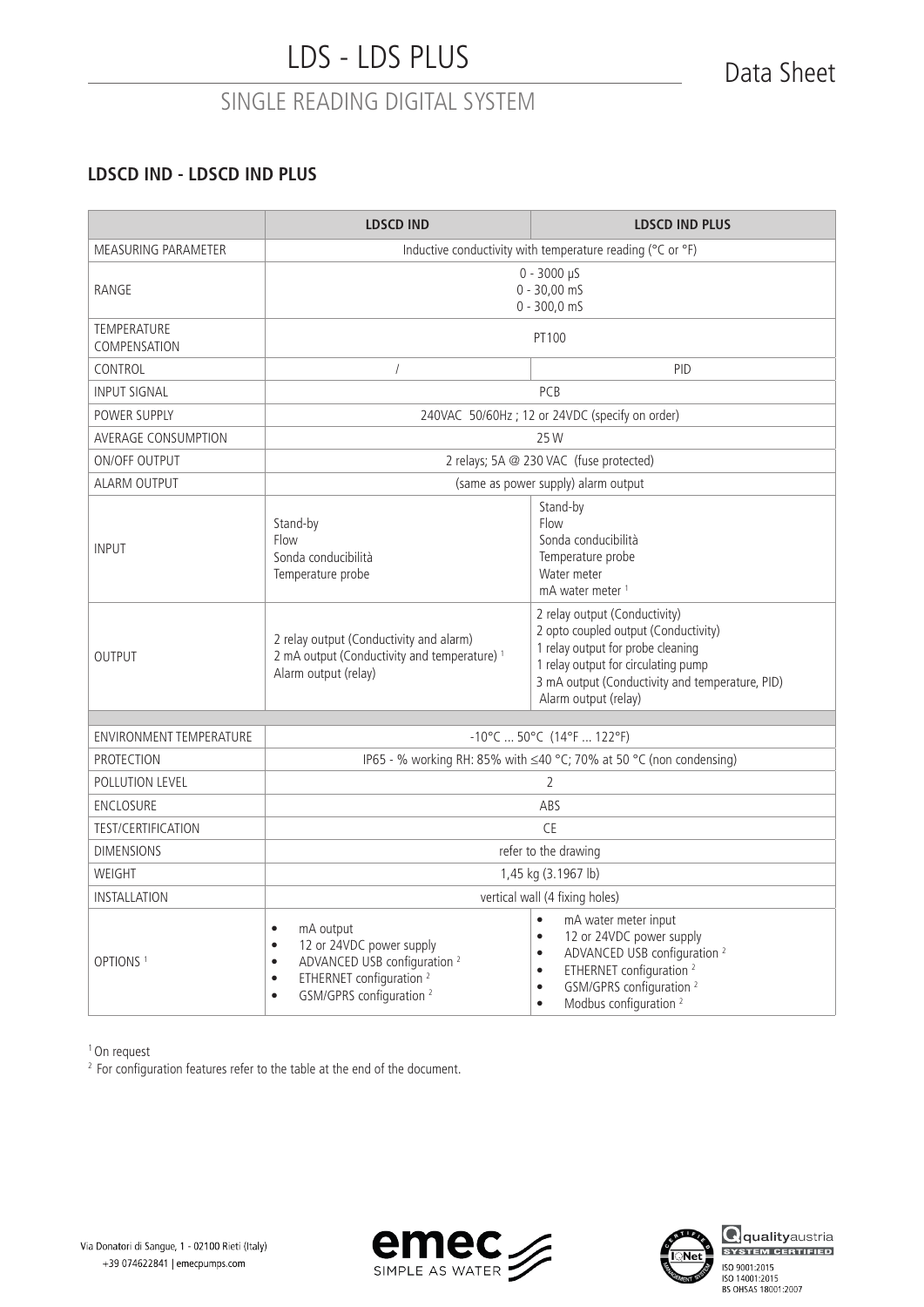### **LDSETORB 2 - LDESTORB 2 PLUS**

|                                | <b>LDSETORB 2</b>                                                                                                                                                                                                               | <b>LDSETORB 2 PLUS</b>                                                                                                                                                                                                                                                                       |  |
|--------------------------------|---------------------------------------------------------------------------------------------------------------------------------------------------------------------------------------------------------------------------------|----------------------------------------------------------------------------------------------------------------------------------------------------------------------------------------------------------------------------------------------------------------------------------------------|--|
| <b>MEASURING PARAMETER</b>     | Turbidity with temperature reading ( $\degree$ C or $\degree$ F)                                                                                                                                                                |                                                                                                                                                                                                                                                                                              |  |
| RANGE                          | 0 / 40,00 NTU<br>0 / 400,0 NTU<br>0 / 4000 NTU                                                                                                                                                                                  |                                                                                                                                                                                                                                                                                              |  |
| TEMPERATURE<br>COMPENSATION    |                                                                                                                                                                                                                                 | PT100                                                                                                                                                                                                                                                                                        |  |
| CONTROL                        | $\overline{1}$                                                                                                                                                                                                                  | PID                                                                                                                                                                                                                                                                                          |  |
| <b>INPUT SIGNAL</b>            |                                                                                                                                                                                                                                 | PCB                                                                                                                                                                                                                                                                                          |  |
| POWER SUPPLY                   |                                                                                                                                                                                                                                 | 240VAC 50/60Hz ; 12 or 24VDC (specify on order)                                                                                                                                                                                                                                              |  |
| <b>AVERAGE CONSUMPTION</b>     |                                                                                                                                                                                                                                 | 25 W                                                                                                                                                                                                                                                                                         |  |
| <b>ON/OFF OUTPUT</b>           |                                                                                                                                                                                                                                 | 2 relays; 5A @ 230 VAC (fuse protected)                                                                                                                                                                                                                                                      |  |
| <b>ALARM OUTPUT</b>            |                                                                                                                                                                                                                                 | (same as power supply) alarm output                                                                                                                                                                                                                                                          |  |
| <b>INPUT</b>                   | Stand-by<br>Flow<br>Turbidity probe<br>Temperature probe                                                                                                                                                                        | Stand-by<br>Flow<br>Turbidity probe<br>Temperature probe<br>Water meter<br>mA water meter <sup>1</sup>                                                                                                                                                                                       |  |
| <b>OUTPUT</b>                  | 2 relay output (NTU and probe cleaning)<br>2 mA output (NTU and temperature) <sup>1</sup><br>Alarm output (relay)                                                                                                               | 2 relay output (NTU)<br>2 opto coupled output (NTU)<br>1 relay output for probe cleaning<br>1 relay output for circulating pump<br>3 mA output (NTU and temperature, PID)<br>Alarm output (relay)                                                                                            |  |
| <b>ENVIRONMENT TEMPERATURE</b> | $-10^{\circ}$ C  50°C (14°F  122°F)                                                                                                                                                                                             |                                                                                                                                                                                                                                                                                              |  |
| <b>PROTECTION</b>              | IP65 - % working RH: 85% with ≤40 °C; 70% at 50 °C (non condensing)                                                                                                                                                             |                                                                                                                                                                                                                                                                                              |  |
| POLLUTION LEVEL                | 2                                                                                                                                                                                                                               |                                                                                                                                                                                                                                                                                              |  |
| <b>ENCLOSURE</b>               | ABS                                                                                                                                                                                                                             |                                                                                                                                                                                                                                                                                              |  |
| <b>TEST/CERTIFICATION</b>      | <b>CE</b>                                                                                                                                                                                                                       |                                                                                                                                                                                                                                                                                              |  |
| <b>DIMENSIONS</b>              | refer to the drawing                                                                                                                                                                                                            |                                                                                                                                                                                                                                                                                              |  |
| WEIGHT                         | 1,45 kg (3.1967 lb)                                                                                                                                                                                                             |                                                                                                                                                                                                                                                                                              |  |
| <b>INSTALLATION</b>            | vertical wall (4 fixing holes)                                                                                                                                                                                                  |                                                                                                                                                                                                                                                                                              |  |
| OPTIONS <sup>1</sup>           | mA output<br>$\bullet$<br>12 or 24VDC power supply<br>$\bullet$<br>ADVANCED USB configuration <sup>2</sup><br>$\bullet$<br>ETHERNET configuration <sup>2</sup><br>$\bullet$<br>GSM/GPRS configuration <sup>2</sup><br>$\bullet$ | mA water meter input<br>$\bullet$<br>12 or 24VDC power supply<br>$\bullet$<br>ADVANCED USB configuration <sup>2</sup><br>$\bullet$<br>ETHERNET configuration <sup>2</sup><br>$\bullet$<br>GSM/GPRS configuration <sup>2</sup><br>$\bullet$<br>Modbus configuration <sup>2</sup><br>$\bullet$ |  |

1 On request



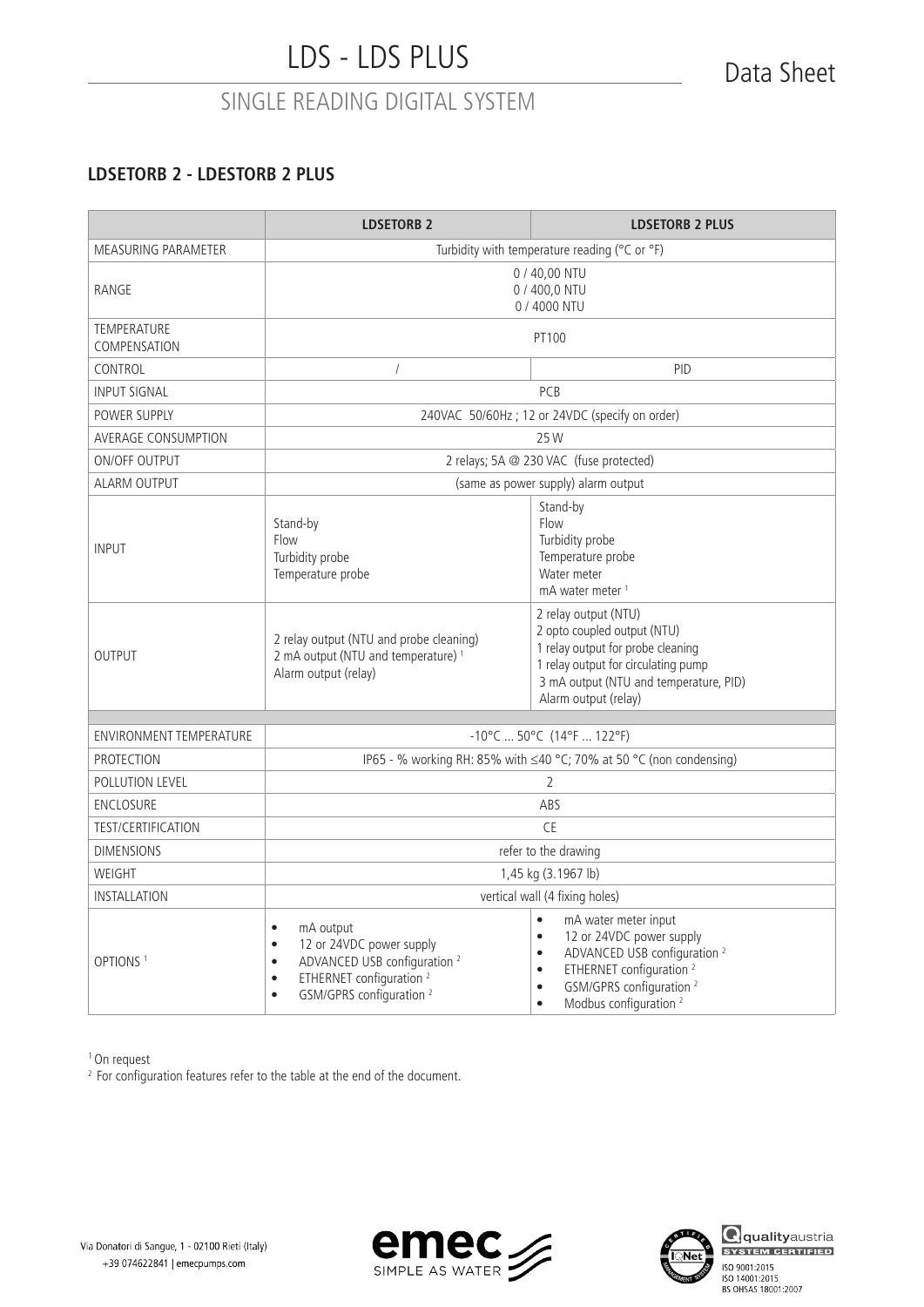### **LDSTORB - LDSTORB PLUS**

|                                                                       | <b>LDSTORB</b>                                                                                                                                                                                                                  | <b>LDSTORB PLUS</b>                                                                                                                                                                                                                                                                          |  |
|-----------------------------------------------------------------------|---------------------------------------------------------------------------------------------------------------------------------------------------------------------------------------------------------------------------------|----------------------------------------------------------------------------------------------------------------------------------------------------------------------------------------------------------------------------------------------------------------------------------------------|--|
| MEASURING PARAMETER                                                   | Turbidity with temperature reading (°C or °F)                                                                                                                                                                                   |                                                                                                                                                                                                                                                                                              |  |
| RANGE                                                                 | $0 - 40,00$ NTU                                                                                                                                                                                                                 |                                                                                                                                                                                                                                                                                              |  |
| <b>TEMPERATURE</b><br>COMPENSATION                                    | PT100                                                                                                                                                                                                                           |                                                                                                                                                                                                                                                                                              |  |
| CONTROL                                                               | I                                                                                                                                                                                                                               | <b>PID</b>                                                                                                                                                                                                                                                                                   |  |
| <b>INPUT SIGNAL</b>                                                   |                                                                                                                                                                                                                                 | PCB                                                                                                                                                                                                                                                                                          |  |
| POWER SUPPLY                                                          | 240VAC 50/60Hz ; 12 or 24VDC (specify on order)                                                                                                                                                                                 |                                                                                                                                                                                                                                                                                              |  |
| AVERAGE CONSUMPTION                                                   |                                                                                                                                                                                                                                 | 25 W                                                                                                                                                                                                                                                                                         |  |
| ON/OFF OUTPUT                                                         |                                                                                                                                                                                                                                 | 2 relays; 5A @ 230 VAC (fuse protected)                                                                                                                                                                                                                                                      |  |
| <b>ALARM OUTPUT</b>                                                   |                                                                                                                                                                                                                                 | (same as power supply) alarm output                                                                                                                                                                                                                                                          |  |
| <b>INPUT</b>                                                          | Stand-by<br>Flow<br>Turbidity probe<br>Temperature probe                                                                                                                                                                        | Stand-by<br>Flow<br>Turbidity probe<br>Temperature probe<br>Water meter<br>mA water meter <sup>1</sup>                                                                                                                                                                                       |  |
| <b>OUTPUT</b>                                                         | 2 relay output (NTU and probe cleaning)<br>2 mA output (NTU and temperature) <sup>1</sup><br>Alarm output (relay)                                                                                                               | 2 relay output (NTU)<br>2 opto coupled output (NTU)<br>1 relay output for probe cleaning<br>1 relay output for circulating pump<br>3 mA output (NTU and temperature, PID)<br>Alarm output (relay)                                                                                            |  |
| <b>ENVIRONMENT TEMPERATURE</b><br>$-10^{\circ}$ C  50°C (14°F  122°F) |                                                                                                                                                                                                                                 |                                                                                                                                                                                                                                                                                              |  |
| PROTECTION                                                            | IP65 - % working RH: 85% with ≤40 °C; 70% at 50 °C (non condensing)                                                                                                                                                             |                                                                                                                                                                                                                                                                                              |  |
| POLLUTION LEVEL                                                       | $\overline{2}$                                                                                                                                                                                                                  |                                                                                                                                                                                                                                                                                              |  |
| ENCLOSURE                                                             | ABS                                                                                                                                                                                                                             |                                                                                                                                                                                                                                                                                              |  |
| <b>TEST/CERTIFICATION</b>                                             | CE                                                                                                                                                                                                                              |                                                                                                                                                                                                                                                                                              |  |
| <b>DIMENSIONS</b>                                                     | refer to the drawing                                                                                                                                                                                                            |                                                                                                                                                                                                                                                                                              |  |
| WEIGHT                                                                | 1,45 kg (3.1967 lb)                                                                                                                                                                                                             |                                                                                                                                                                                                                                                                                              |  |
| INSTALLATION                                                          | vertical wall (4 fixing holes)                                                                                                                                                                                                  |                                                                                                                                                                                                                                                                                              |  |
| OPTIONS <sup>1</sup>                                                  | mA output<br>$\bullet$<br>12 or 24VDC power supply<br>$\bullet$<br>ADVANCED USB configuration <sup>2</sup><br>$\bullet$<br>ETHERNET configuration <sup>2</sup><br>$\bullet$<br>GSM/GPRS configuration <sup>2</sup><br>$\bullet$ | $\bullet$<br>mA water meter input<br>12 or 24VDC power supply<br>$\bullet$<br>ADVANCED USB configuration <sup>2</sup><br>$\bullet$<br>ETHERNET configuration <sup>2</sup><br>$\bullet$<br>GSM/GPRS configuration <sup>2</sup><br>$\bullet$<br>Modbus configuration <sup>2</sup><br>$\bullet$ |  |



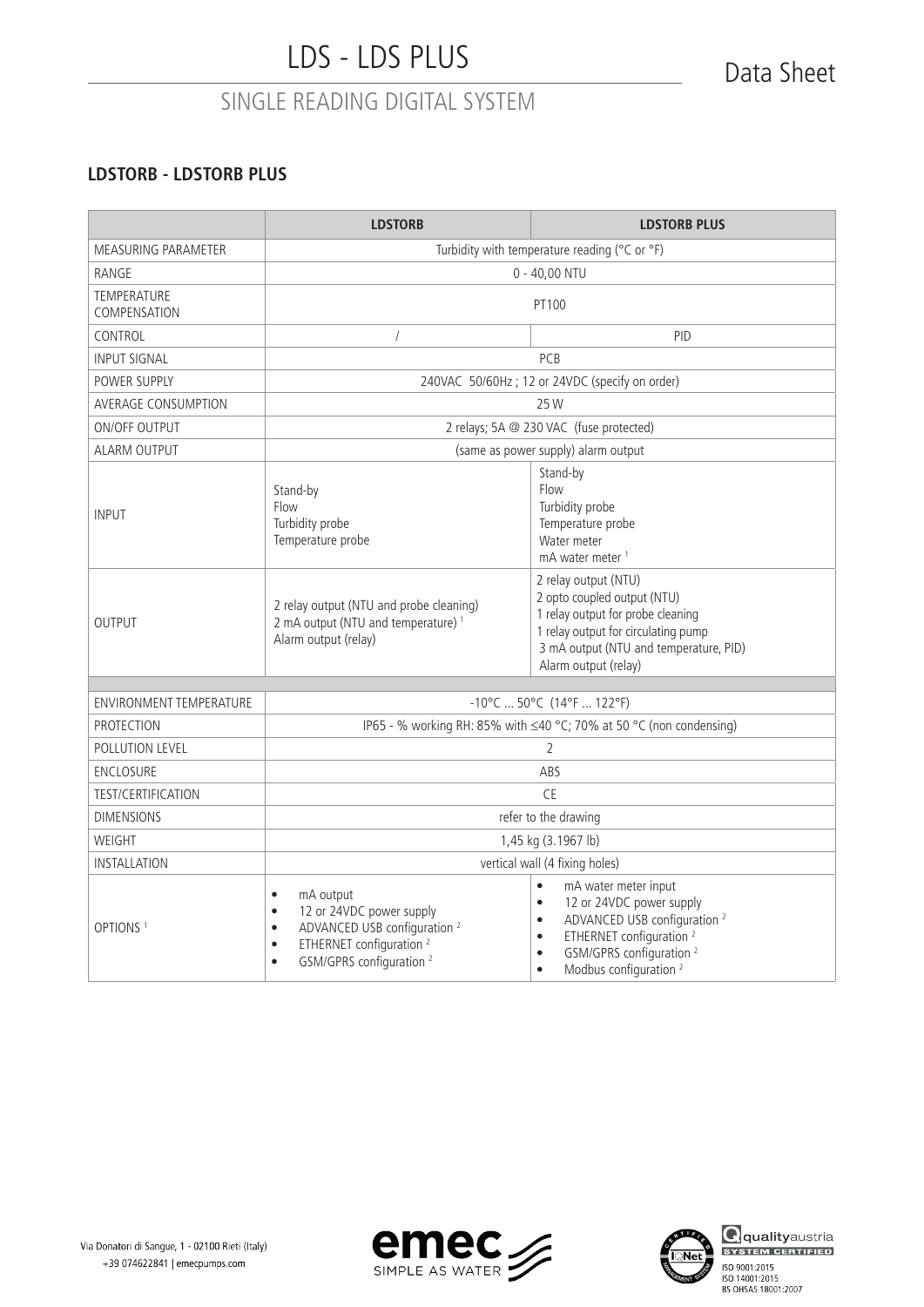### **LDSDO - LDSDO PLUS**

|                                                                | <b>LDSDO</b>                                                                                                                                                                                                                    | <b>LDSDO PLUS</b>                                                                                                                                                                                                                                                                            |  |  |
|----------------------------------------------------------------|---------------------------------------------------------------------------------------------------------------------------------------------------------------------------------------------------------------------------------|----------------------------------------------------------------------------------------------------------------------------------------------------------------------------------------------------------------------------------------------------------------------------------------------|--|--|
| MEASURING PARAMETER                                            | Dissolved oxygen with temperature reading (°C or °F)                                                                                                                                                                            |                                                                                                                                                                                                                                                                                              |  |  |
| RANGE                                                          | 0 - 9,999 mg/l O <sub>2</sub><br>0 - 99,99 mg/l $0,$<br>0 - 999,9 mg/l $0,$<br>0 - 9999 mg/l $0,$                                                                                                                               |                                                                                                                                                                                                                                                                                              |  |  |
| <b>TEMPERATURE</b><br>COMPENSATION                             |                                                                                                                                                                                                                                 | PT100                                                                                                                                                                                                                                                                                        |  |  |
| CONTROL                                                        | $\sqrt{2}$                                                                                                                                                                                                                      | <b>PID</b>                                                                                                                                                                                                                                                                                   |  |  |
| <b>INPUT SIGNAL</b>                                            |                                                                                                                                                                                                                                 | PCB                                                                                                                                                                                                                                                                                          |  |  |
| POWER SUPPLY                                                   |                                                                                                                                                                                                                                 | 240VAC 50/60Hz; 12 or 24VDC (specify on order)                                                                                                                                                                                                                                               |  |  |
| AVERAGE CONSUMPTION                                            |                                                                                                                                                                                                                                 | 25 W                                                                                                                                                                                                                                                                                         |  |  |
| ON/OFF OUTPUT                                                  |                                                                                                                                                                                                                                 | 2 relays; 5A @ 230 VAC (fuse protected)                                                                                                                                                                                                                                                      |  |  |
| <b>ALARM OUTPUT</b>                                            |                                                                                                                                                                                                                                 | (same as power supply) alarm output                                                                                                                                                                                                                                                          |  |  |
| <b>INPUT</b>                                                   | Stand-by<br>Flow<br>Dissolved oxygen probe<br>Temperature probe                                                                                                                                                                 | Stand-by<br>Flow<br>Dissolved oxygen probe<br>Temperature probe<br>Water meter<br>mA water meter <sup>1</sup>                                                                                                                                                                                |  |  |
| OUTPUT                                                         | 1 relay output (Dissolved oxygen)<br>2 mA output (Dissolved oxygen & Temperature) <sup>1</sup><br>Alarm output (relay)                                                                                                          | 2 relay output (Dissolved oxygen)<br>2 opto coupled output (Dissolved oxygen)<br>1 relay output for probe cleaning<br>1 relay output for circulating pump<br>3 mA output (Dissolved oxygen & Temperature, PID)<br>Alarm output (relay)                                                       |  |  |
| $-10^{\circ}$ C  50°C (14°F  122°F)<br>ENVIRONMENT TEMPERATURE |                                                                                                                                                                                                                                 |                                                                                                                                                                                                                                                                                              |  |  |
| <b>PROTECTION</b>                                              |                                                                                                                                                                                                                                 |                                                                                                                                                                                                                                                                                              |  |  |
| <b>POLLUTION LEVEL</b>                                         | IP65 - % working RH: 85% with ≤40 °C; 70% at 50 °C (non condensing)<br>2                                                                                                                                                        |                                                                                                                                                                                                                                                                                              |  |  |
| ENCLOSURE                                                      | ABS                                                                                                                                                                                                                             |                                                                                                                                                                                                                                                                                              |  |  |
| <b>TEST/CERTIFICATION</b>                                      | <b>CE</b>                                                                                                                                                                                                                       |                                                                                                                                                                                                                                                                                              |  |  |
| <b>DIMENSIONS</b>                                              | refer to the drawing                                                                                                                                                                                                            |                                                                                                                                                                                                                                                                                              |  |  |
| WEIGHT                                                         | 1,45 kg (3.1967 lb)                                                                                                                                                                                                             |                                                                                                                                                                                                                                                                                              |  |  |
| INSTALLATION                                                   | vertical wall (4 fixing holes)                                                                                                                                                                                                  |                                                                                                                                                                                                                                                                                              |  |  |
| OPTIONS <sup>1</sup>                                           | mA output<br>$\bullet$<br>12 or 24VDC power supply<br>$\bullet$<br>ADVANCED USB configuration <sup>2</sup><br>$\bullet$<br>ETHERNET configuration <sup>2</sup><br>$\bullet$<br>GSM/GPRS configuration <sup>2</sup><br>$\bullet$ | mA water meter input<br>$\bullet$<br>12 or 24VDC power supply<br>$\bullet$<br>ADVANCED USB configuration <sup>2</sup><br>$\bullet$<br>ETHERNET configuration <sup>2</sup><br>$\bullet$<br>GSM/GPRS configuration <sup>2</sup><br>$\bullet$<br>Modbus configuration <sup>2</sup><br>$\bullet$ |  |  |

1 On request



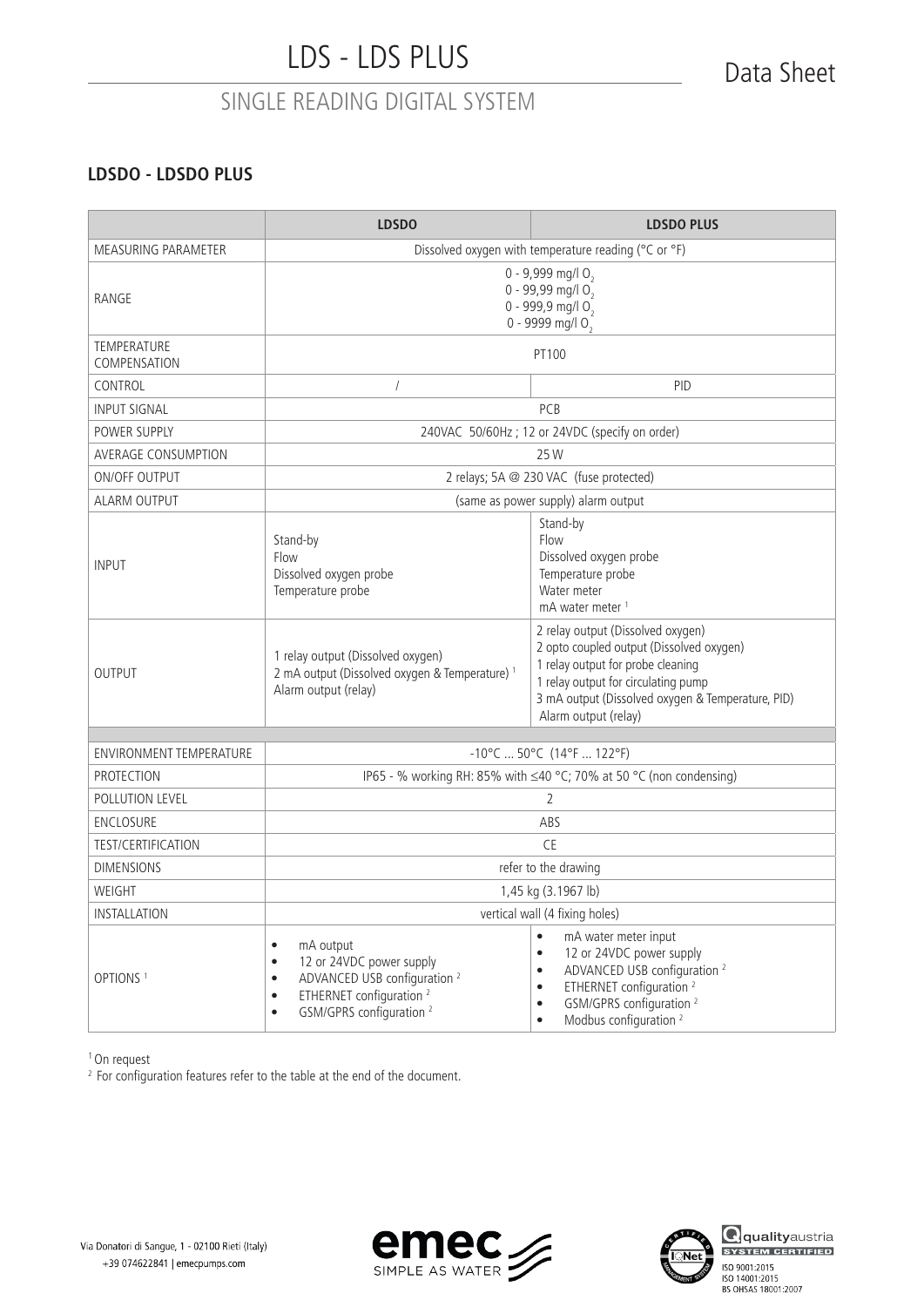### **LDSTRC - LDSTRC PLUS**

|                                    | <b>LDSTRC</b>                                                                                                                                                                                                                   | <b>LDSTRC PLUS</b>                                                                                                                                                                                                                                                                           |  |
|------------------------------------|---------------------------------------------------------------------------------------------------------------------------------------------------------------------------------------------------------------------------------|----------------------------------------------------------------------------------------------------------------------------------------------------------------------------------------------------------------------------------------------------------------------------------------------|--|
| <b>MEASURING PARAMETER</b>         | Tracers                                                                                                                                                                                                                         |                                                                                                                                                                                                                                                                                              |  |
| RANGE                              | 0-999.9 ppm; resolution: 0,1 ppm                                                                                                                                                                                                |                                                                                                                                                                                                                                                                                              |  |
| <b>TEMPERATURE</b><br>COMPENSATION | $\sqrt{2}$                                                                                                                                                                                                                      |                                                                                                                                                                                                                                                                                              |  |
| CONTROL                            | $\sqrt{ }$                                                                                                                                                                                                                      | PID                                                                                                                                                                                                                                                                                          |  |
| <b>INPUT SIGNAL</b>                |                                                                                                                                                                                                                                 | <b>PCB</b>                                                                                                                                                                                                                                                                                   |  |
| POWER SUPPLY                       |                                                                                                                                                                                                                                 | 240VAC 50/60Hz; 12 or 24VDC (specify on order)                                                                                                                                                                                                                                               |  |
| AVERAGE CONSUMPTION                |                                                                                                                                                                                                                                 | 25 W                                                                                                                                                                                                                                                                                         |  |
| ON/OFF OUTPUT                      |                                                                                                                                                                                                                                 | 2 relays; 5A @ 230 VAC (fuse protected)                                                                                                                                                                                                                                                      |  |
| ALARM OUTPUT                       |                                                                                                                                                                                                                                 | (same as power supply) alarm output                                                                                                                                                                                                                                                          |  |
| <b>INPUT</b>                       | Stand-by<br>Flow<br>Trc level<br>Trc probe<br>Temperature probe                                                                                                                                                                 | Stand-by<br>Flow<br>Trc level<br>Trc probe<br>Temperature probe<br>Water meter<br>mA water meter <sup>1</sup>                                                                                                                                                                                |  |
| <b>OUTPUT</b>                      | 1 relay output (Trc)<br>1 Opto coupled output (Trc)<br>2 mA output (Trc & Temperature) <sup>1</sup><br>Alarm output (relay)                                                                                                     | 2 relay output (Trc)<br>2 opto coupled output (Trc)<br>1 relay output for probe cleaning<br>1 relay output for circulating pump<br>2 mA output (Trc & Temperature, PID)<br>Alarm output (relay)                                                                                              |  |
| <b>ENVIRONMENT TEMPERATURE</b>     | $-10^{\circ}$ C  50°C (14°F  122°F)                                                                                                                                                                                             |                                                                                                                                                                                                                                                                                              |  |
| <b>PROTECTION</b>                  | IP65 - % working RH: 85% with ≤40 °C; 70% at 50 °C (non condensing)                                                                                                                                                             |                                                                                                                                                                                                                                                                                              |  |
| POLLUTION LEVEL                    | $\overline{2}$                                                                                                                                                                                                                  |                                                                                                                                                                                                                                                                                              |  |
| <b>ENCLOSURE</b>                   | ABS                                                                                                                                                                                                                             |                                                                                                                                                                                                                                                                                              |  |
| <b>TEST/CERTIFICATION</b>          | <b>CE</b>                                                                                                                                                                                                                       |                                                                                                                                                                                                                                                                                              |  |
| <b>DIMENSIONS</b>                  | refer to the drawing                                                                                                                                                                                                            |                                                                                                                                                                                                                                                                                              |  |
| WEIGHT                             | 1,45 kg (3.1967 lb)                                                                                                                                                                                                             |                                                                                                                                                                                                                                                                                              |  |
| <b>INSTALLATION</b>                | vertical wall (4 fixing holes)                                                                                                                                                                                                  |                                                                                                                                                                                                                                                                                              |  |
| OPTIONS <sup>1</sup>               | mA output<br>$\bullet$<br>12 or 24VDC power supply<br>$\bullet$<br>ADVANCED USB configuration <sup>2</sup><br>$\bullet$<br>ETHERNET configuration <sup>2</sup><br>$\bullet$<br>GSM/GPRS configuration <sup>2</sup><br>$\bullet$ | $\bullet$<br>mA water meter input<br>12 or 24VDC power supply<br>$\bullet$<br>ADVANCED USB configuration <sup>2</sup><br>$\bullet$<br>ETHERNET configuration <sup>2</sup><br>$\bullet$<br>GSM/GPRS configuration <sup>2</sup><br>$\bullet$<br>Modbus configuration <sup>2</sup><br>$\bullet$ |  |